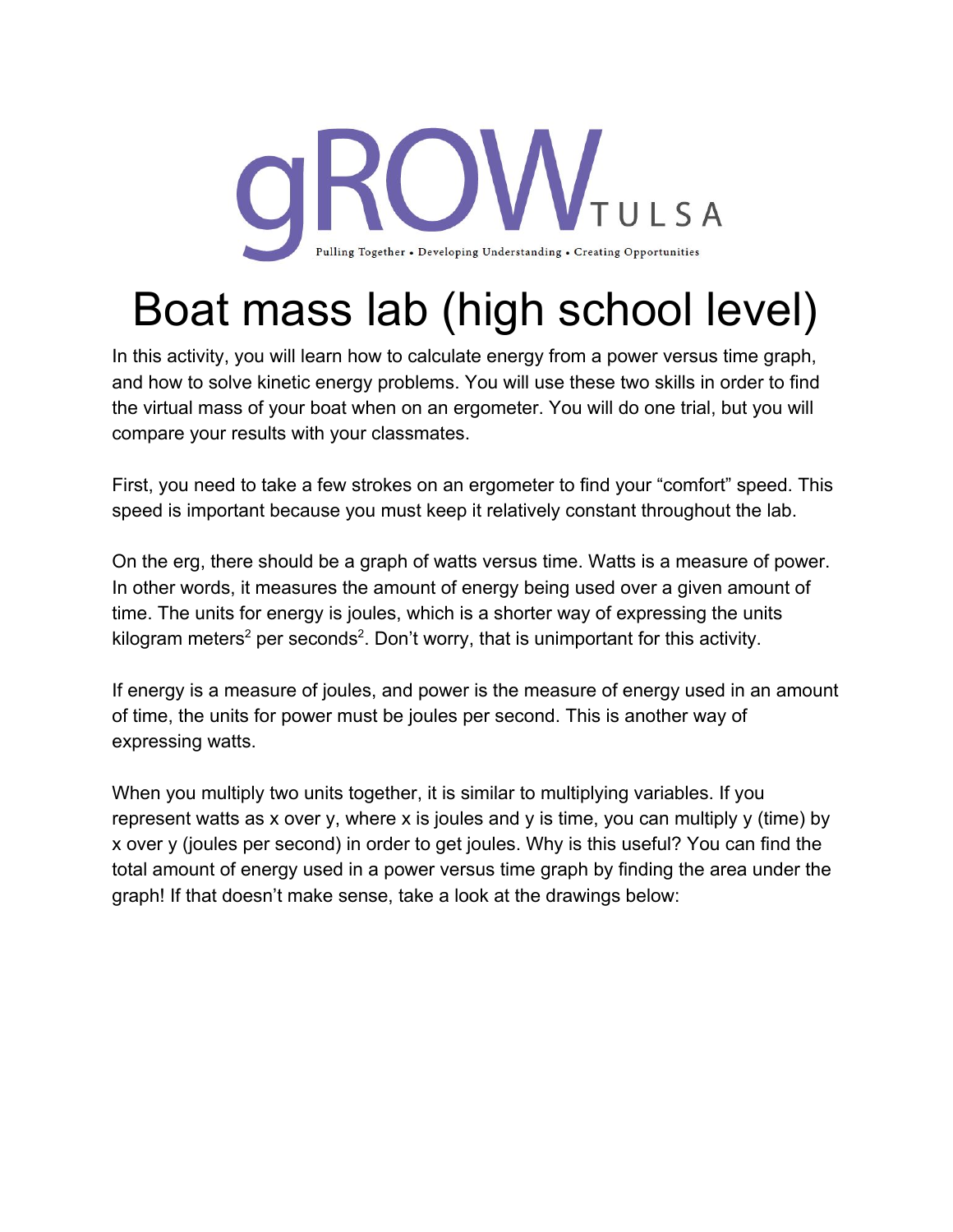Area = Length x Width.

Units of area: meters<sup>2</sup>. Why? Because Length = Meters, Width = Meters; therefore, meters x meters = meters<sup>2</sup>

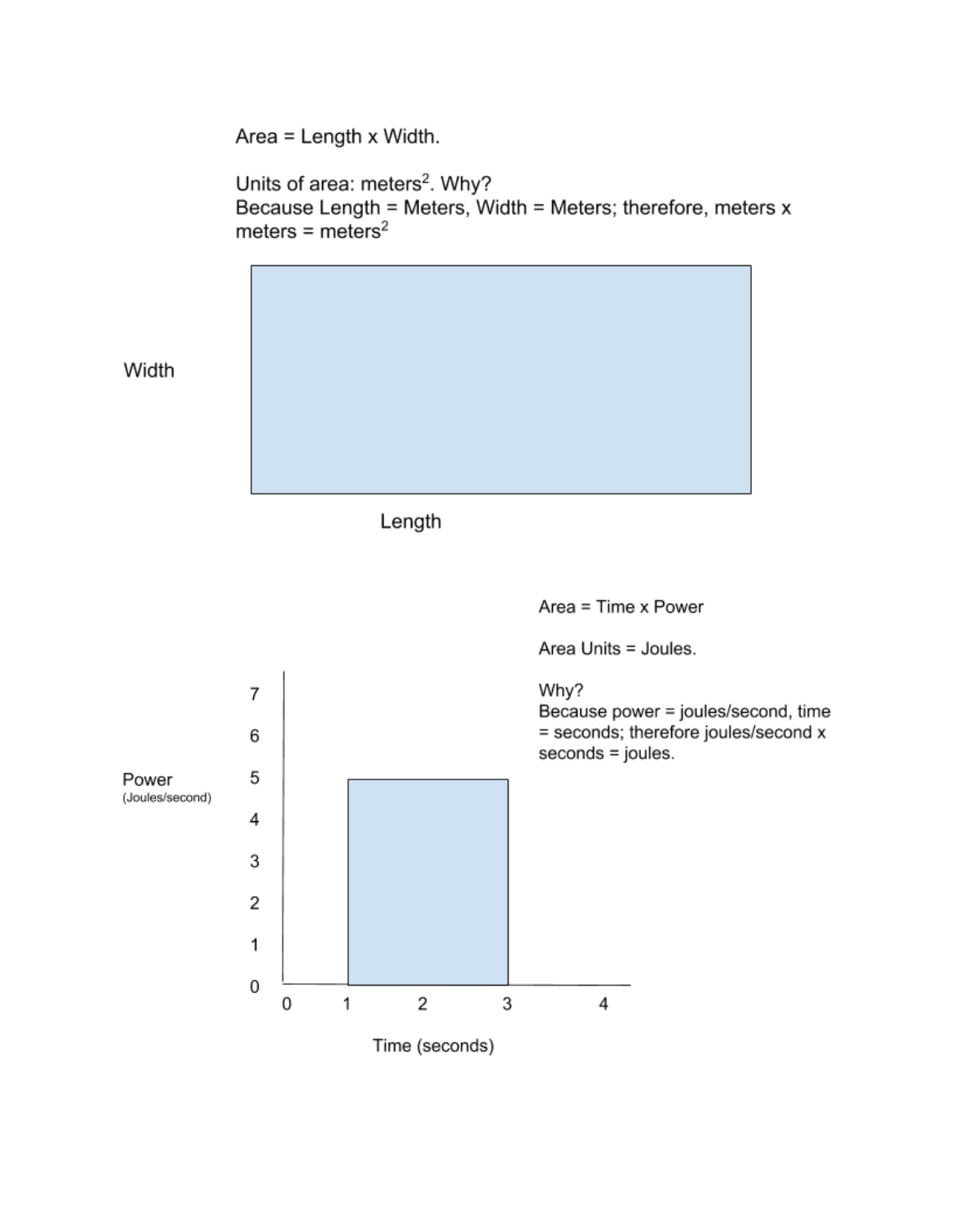For the graph above, what is the total energy used?

Scratch work:

Answer:

You can do the same thing for your graph of power versus time! Although it will not be entirely accurate, you can estimate your graph on a sheet of paper. Try to make the estimated graph as non-rounded as possible for simplicity's sake (unless you are familiar with integral calculus, then go for it!). For example, if you have a graph like this: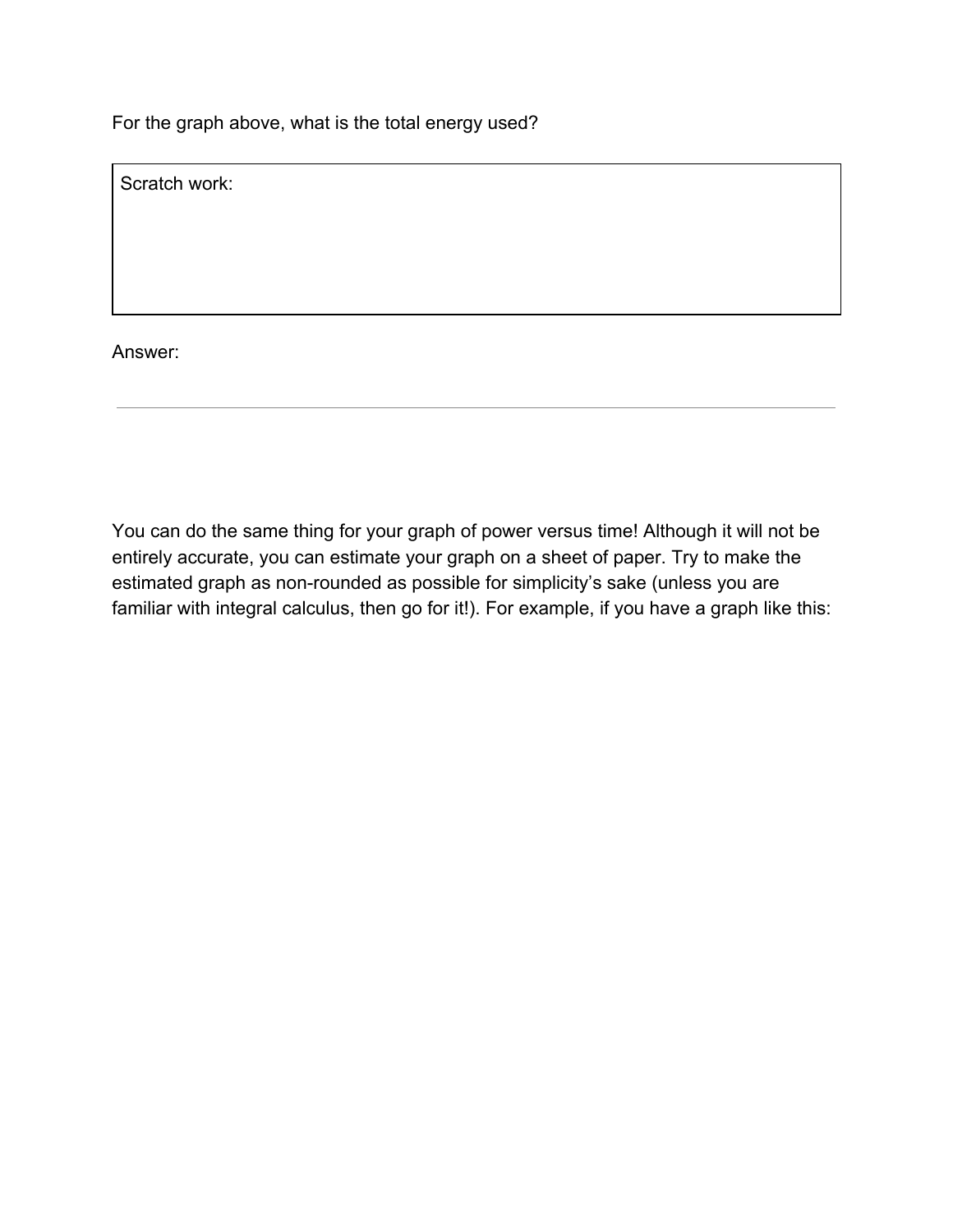

Change it to look like this: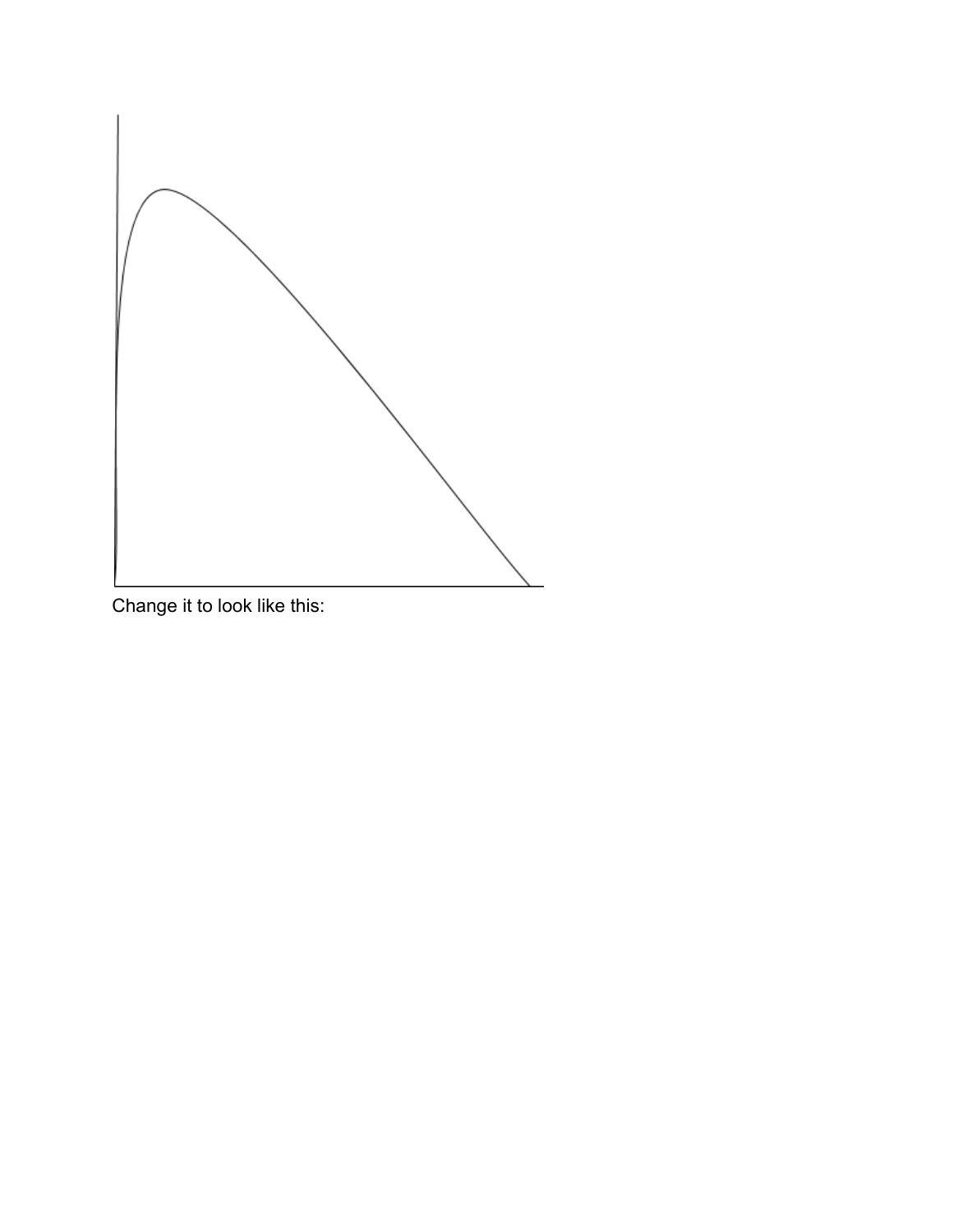

\*Notice that the more rectangles and triangle you add, the more accurate the graph will become. This is what calculus is all about.

Finding the area under your graph will give you the total amount of energy you used in one stroke. This will become crucial to finding the mass of your boat!

Draw your graph and find its area here: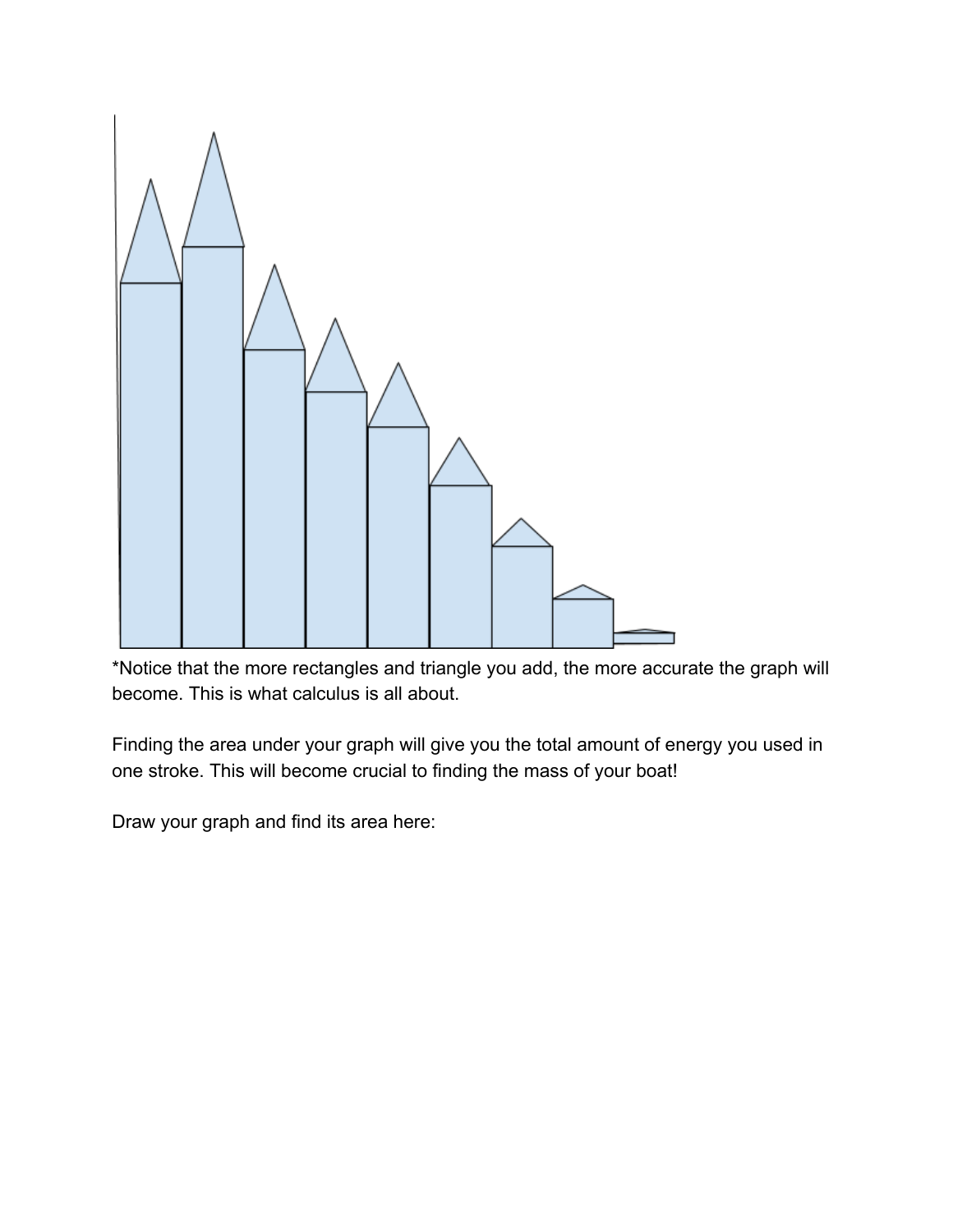

(Joules/Second)

Time (seconds)

What is the area?

Scratch work:

Answer: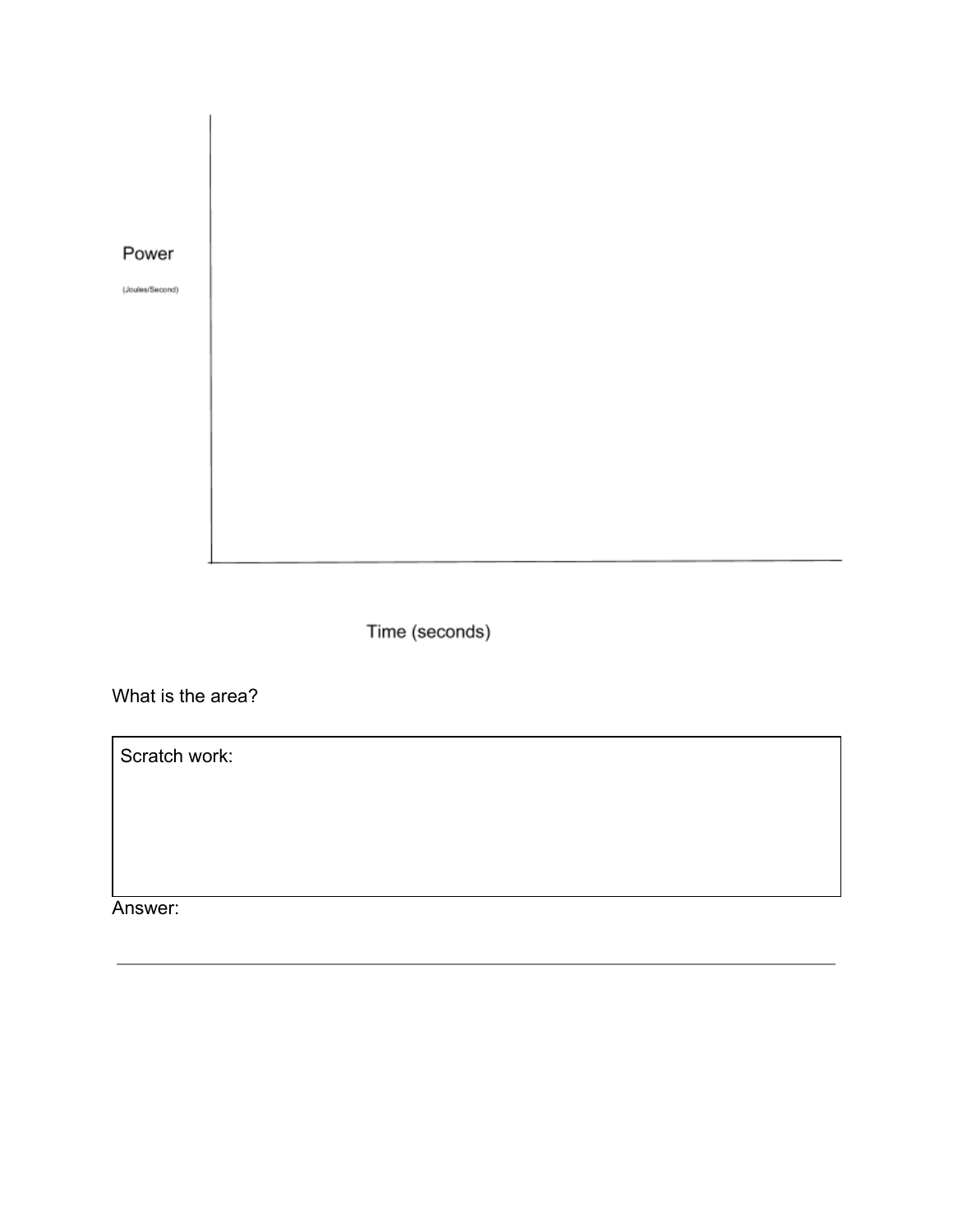Next, you will need to find your average velocity. Velocity is practically speed, but with given direction. For example, if you were rowing backwards for whatever reason, you would have a negative velocity. For the purposes of this experiment, we will only be using positive values so we can call it speed. After finding your energy used in one stroke, press the "display" and "units" button until you see something similar to the text below.



Think of this as a fraction. You are going, as in the example above, 2 minutes and 30 seconds every 500 meters.

You need to convert this fraction from minutes per 500 meters to meters per second. Simply flip your fraction; so the example above would become 500m/2:30.

Now figure that since there are 60 seconds in a minute, 2 minutes and 30 seconds must be 150 seconds.

Replace this with the denominator of the previous fraction to obtain 500m/150s.

The next part may require a calculator. Divide your meters by your seconds to get your speed in meters per second.

For the example above, what is the velocity?

Scratch work:

Answer: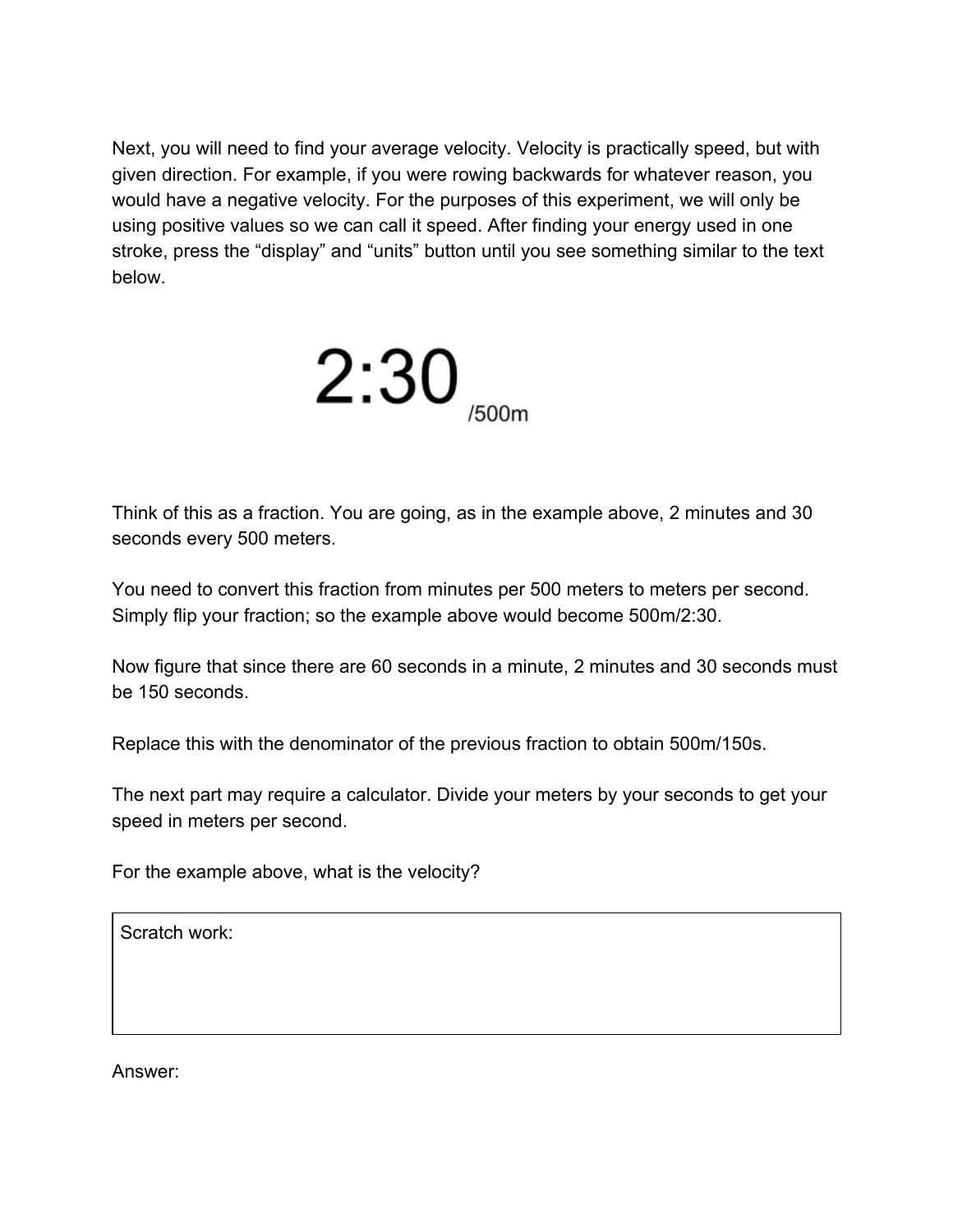What is your velocity on the erg?

Scratch work:

Answer:

Finally, you can find the mass of your virtual boat on your erg.

We can do this by setting the total amount of energy generated equal to the equation for kinetic energy. We are able to do this because the energy generated is mostly kinetic.

The equation for kinetic energy is  $\frac{1}{2}$  x Mass x Velocity<sup>2</sup>. If you were paying attention earlier, you know this math checks out since the units are kilograms x meters<sup>2</sup> per second<sup>2</sup>. Again, this is additional information that is unimportant. We can simplify the equation to say that Energy =  $1/2$ mv<sup>2</sup>. Now solve for m. What is the equation for finding mass with this equation?

Scratch work:

Answer:

Now plug in your variables! Put in the area under your graph for energy, and replace  $v^2$ with your velocity<sup>2</sup>. **Don't forget to square!**